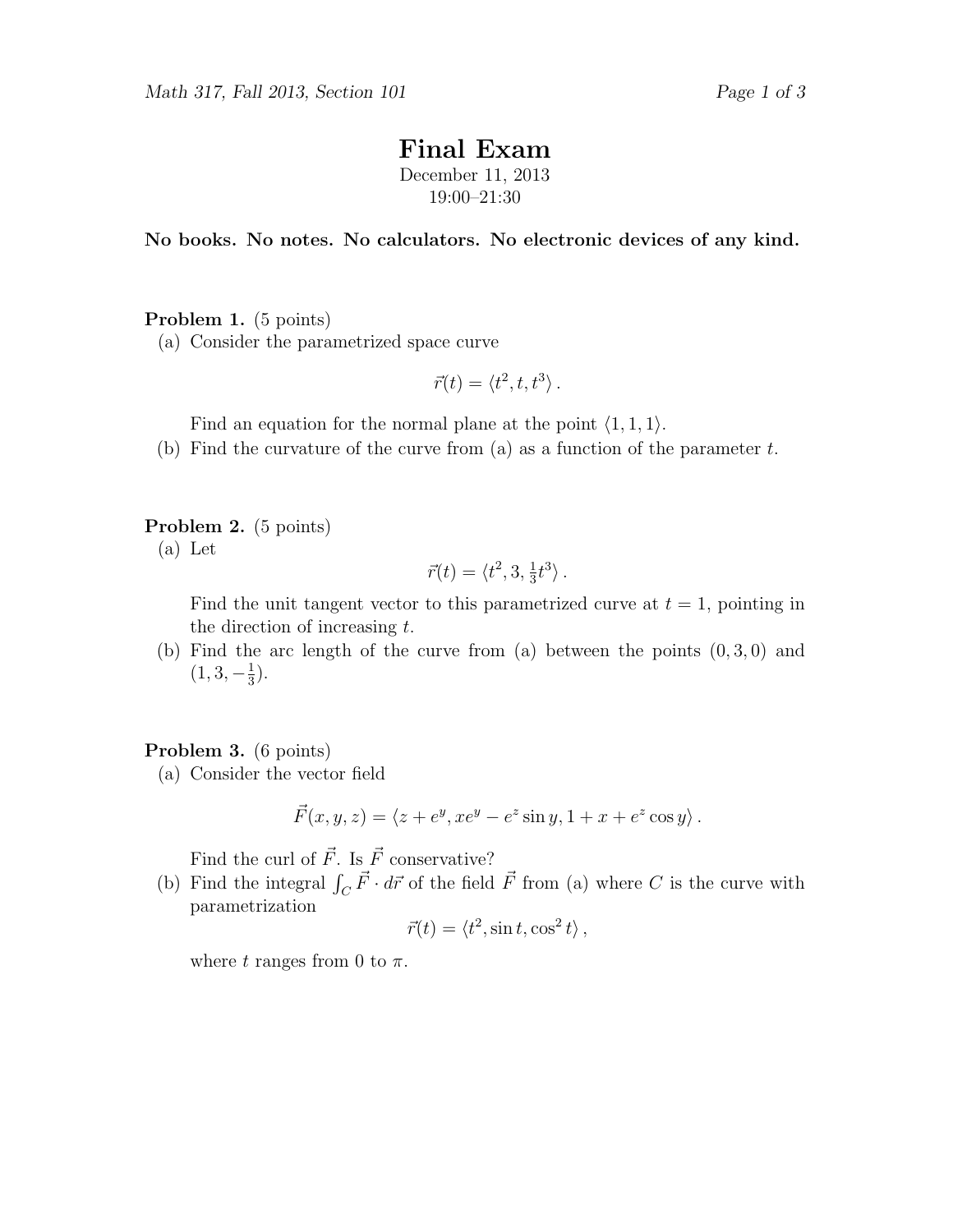#### Problem 4. (6 points)

- (a) Consider the vector field  $\vec{F}(x, y, z) = \langle z^2, x^2, y^2 \rangle$  in  $\mathbb{R}^3$ . Compute the line integral  $\oint_C \vec{F} \cdot d\vec{r}$ , where C is the curve conisting of the three line segments,  $L_1$  from  $(2, 0, 0)$  to  $(0, 2, 0)$ , then  $L_2$  from  $(0, 2, 0)$  to  $(0, 0, 2)$ , and finally  $L_3$ from  $(0, 0, 2)$  to  $(2, 0, 0)$ .
- (b) A simple closed curve C lies in the plane  $x + y + z = 2$ . The surface this curve C surrounds inside the plane  $x + y + z = 2$  has area 3. The curve C is oriented in a counterclockwise direcction as observed from the positive  $x$ -axis. Compute the line integral  $\oint_C \vec{F} \cdot d\vec{r}$ , where F is as in (a).

## Problem 5. (6 points)

- (a) Find a parametrization of the surface S of the cone whose vertex is at the point  $(0, 0, 3)$ , and whose base is the circle  $x^2 + y^2 = 4$  in the xy-plane. Only the cone surface belongs to  $S$ , not the base. Be careful to include the domain for the parameters.
- (b) Find the z-coordinate of the centre of mass of the surface  $S$  from (a).

## Problem 6. (6 points)

- (a) Find an upward pointing unit normal vector to the surface  $z = xy$  at the point  $(1, 1, 1).$
- (b) Now consider the part of the surface  $z = xy$ , which lies within the cylinder  $x^2 + y^2 = 9$  and call it S. Compute the upward flux of  $\vec{F} = \langle y, x, 3 \rangle$  through S.
- (c) Find the flux of  $\vec{F} = \langle y, x, 3 \rangle$  through the cylindrical surface  $x^2 + y^2 = 9$  in between  $z = xy$  and  $z = 10$ . The orientation is outward, away from the z-axis.

## Problem 7. (6 points)

- (a) Find the divergence of the vector field  $\vec{F} = \langle x + \sin y, z + y, z^2 \rangle$ .
- (b) Find the flux of  $\vec{F}$  through the upper hemisphere  $x^2 + y^2 + z^2 = 25$ ,  $z \ge 0$ , oriented in positive z-direction.
- (c) Specify an oriented closed surface S, such that the flux  $\iint_S \vec{F} \cdot d\vec{S}$  is equal to −9.